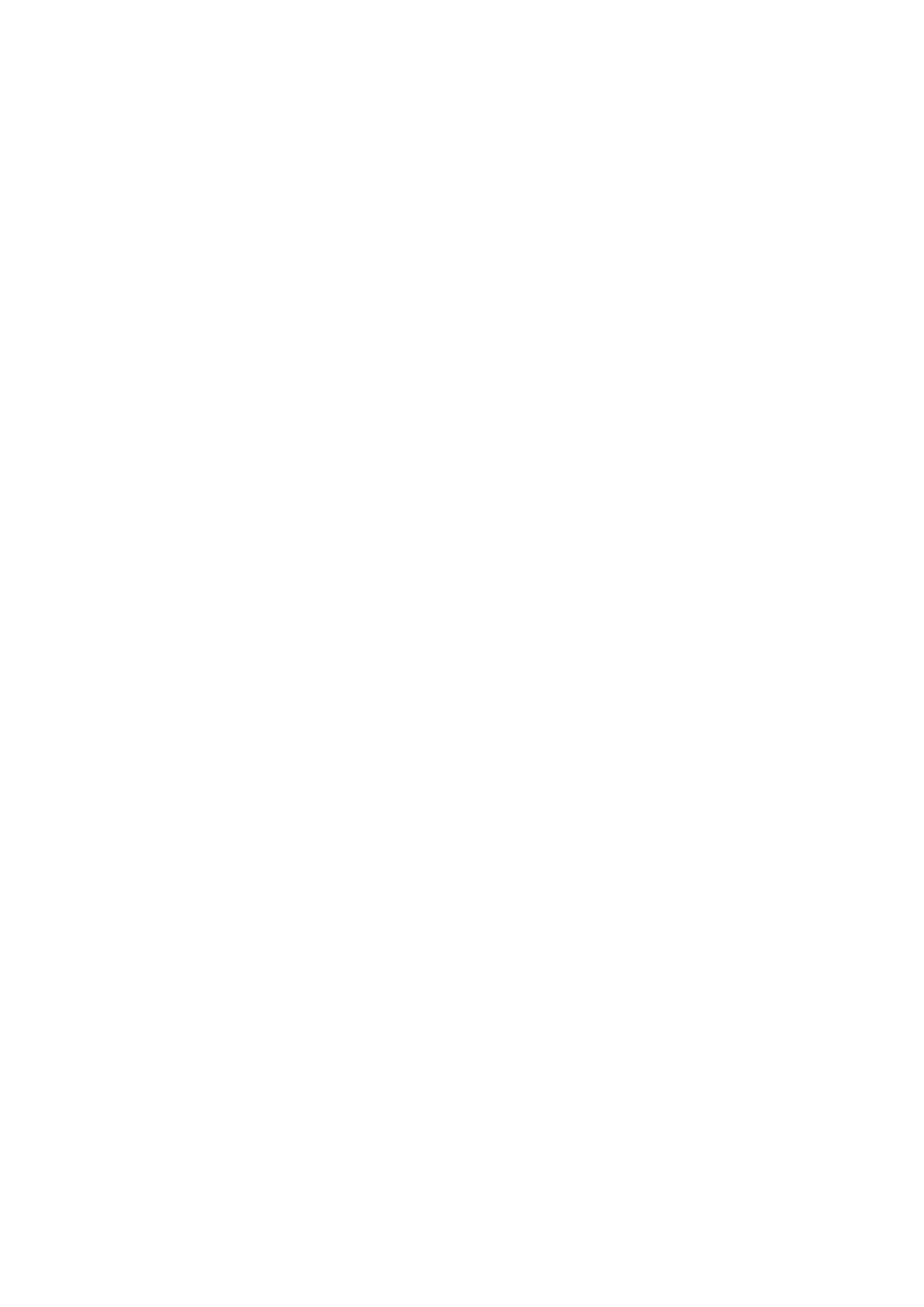

Fig. 3. Observed resistance in gram-negative bacterial isolates (AU: augmentin-amoxicillin/clavulanic acid, 10 μg; OFX: ofloxacin, 20 μg; CPX: ciprofloxacin, 10 μg; PEF: pefloxacin, 10 μg; GN: gentamicin, 10 μg; S: streptomycin, 30 μg; CEP: cephalexin, 10 μg; SXT: septrin-sulfamethoxazole/trimethoprim, 30 μg; PN: ampicillin, 30 μg; NA: nalidixic acid, 30 μg)



Fig. 4. Resistance pattern to applied antimicrobial classes

| Table 2. Multiple antibiotic resistance index of bacterial isolates |  |  |
|---------------------------------------------------------------------|--|--|
|---------------------------------------------------------------------|--|--|

| S/N | Organism                      | Antibiotic resistance pattern     | MAR index |  |  |  |
|-----|-------------------------------|-----------------------------------|-----------|--|--|--|
|     | <b>GRAM POSITIVE ISOLATES</b> |                                   |           |  |  |  |
|     | Staphylococcus aureus         | CPX, NB, AML, S, RD, CH, APX, LEV | 0.8       |  |  |  |
| 2.  | Staphylococcus aureus (3)     | CPX, AML, S, CH                   | 0.4       |  |  |  |
| 3.  | Staphylococcus aureus (2)     | <b>CPX</b>                        | 0.1       |  |  |  |
| 4.  | <i>Bacillus</i> sp. (4)       | RD, E                             | 0.2       |  |  |  |
| 5.  | Bacillus sp. (2)              | NB, S, E, CH                      | 0.4       |  |  |  |
| 6.  | Staphylococcus aureus (2)     | CPX, NB, RD                       | 0.3       |  |  |  |
| 7.  | Bacillus sp. (4)              | CPX, NB, RD, LEV                  | 0.4       |  |  |  |
| 8.  | Staphylococcus aureus (3)     | CPX, S, E,                        | 0.3       |  |  |  |
| 9.  | Staphylococcus aureus (3)     | CPX, RD, APX                      | 0.3       |  |  |  |

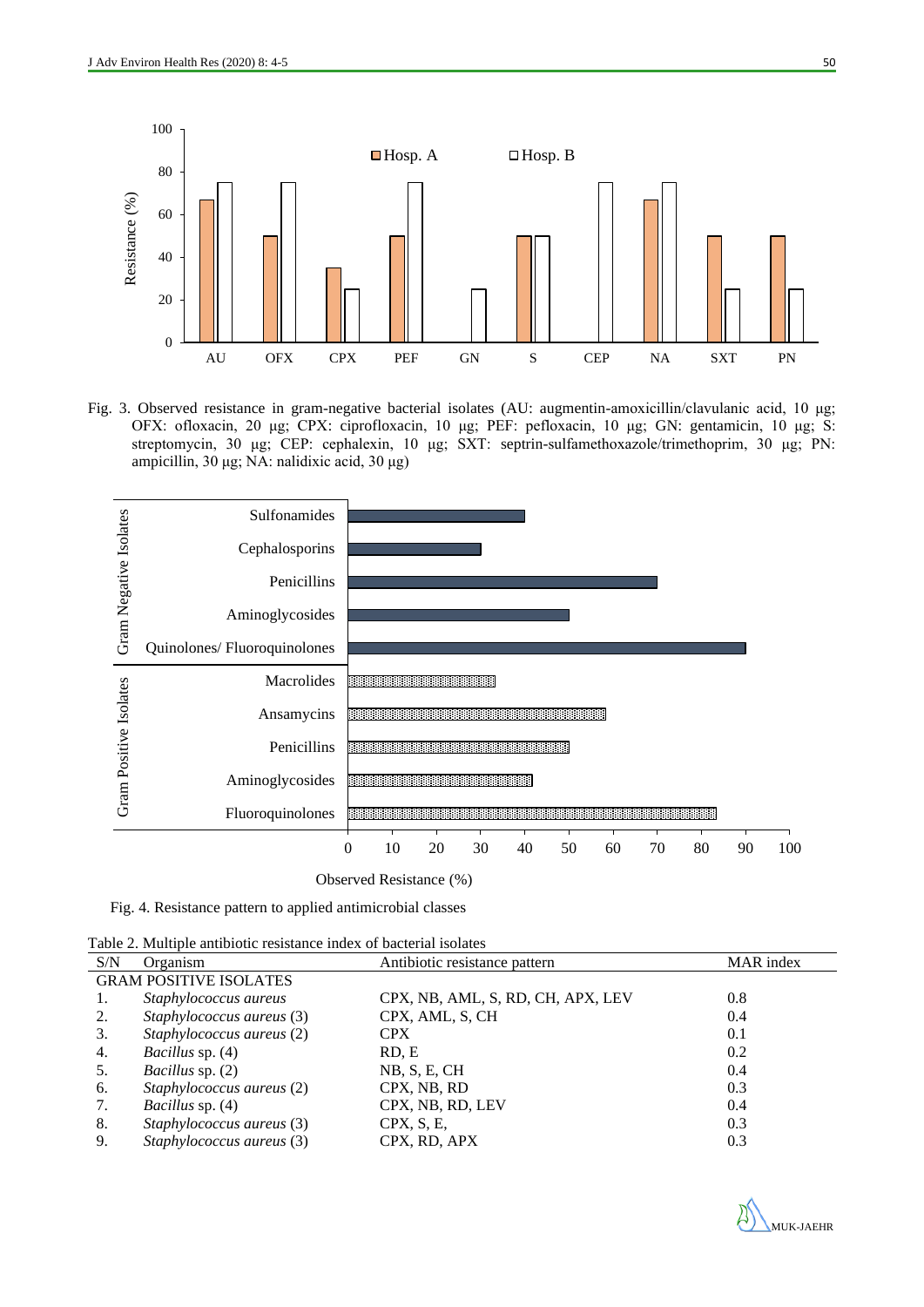| 10. | Staphylococcus aureus (5)     | CPX, AML, RD              | 0.3 |  |  |  |
|-----|-------------------------------|---------------------------|-----|--|--|--|
| 11. | Enterobacter sp. (2)          | NB, CN, AML, LEV          | 0.4 |  |  |  |
| 12. | Enterobacter sp.              | CN, AML, RD, CH, APX      | 0.5 |  |  |  |
| 13. | Enterobacter sp.              | NB, CN, AML, APX          | 0.4 |  |  |  |
|     | <b>GRAM NEGATIVE ISOLATES</b> |                           |     |  |  |  |
| 14. | Escherichia coli (3)          | AU, OFX, PEF, NA, SXT, PN | 0.6 |  |  |  |
| 15. | Citrobacter sp. (2)           | <b>CPX</b>                | 0.1 |  |  |  |
| 16. | Klebsiella pneumoniae         | CPX, PN, NA               | 0.3 |  |  |  |
| 17. | Klebsiella pneumoniae         | AU, SXT, NA               | 0.3 |  |  |  |
| 18. | Klebsiella pneumoniae         | AU, SXT, PN               | 0.3 |  |  |  |
| 19. | Escherichia coli (2)          | AU, OFX, PEF, S, NA, SXT  | 0.6 |  |  |  |
| 20. | Citrobacter sp. (3)           | CPX, S, NA                | 0.3 |  |  |  |
| 21. | Escherichia coli              | AU, OFX, PEF, S, NA, PN   | 0.6 |  |  |  |
| 22. | Escherichia coli (3)          | AU, OFX, PEF, NA, PN      | 0.5 |  |  |  |
| 23. | Citrobacter sp. (2)           | CPX, CEP, SXT             | 0.3 |  |  |  |
| 24. | Citrobacter sp.               | CPX, S, CEP, SXT          | 0.4 |  |  |  |
| 25. | Escherichia coli (3)          | AU, OFX, PEF, S, CEP, NA  | 0.6 |  |  |  |
| 26. | Escherichia coli (3)          | AU, OFX, PEF, CEP, NA     | 0.5 |  |  |  |
| 27. | Escherichia coli (2)          | AU, OFX, PEF, CN, CEP, NA | 0.6 |  |  |  |

CPX (Ciprofloxacin), NB (Norfloxacin), CN (Gentamycin), AML (Amoxicillin), S (Streptomycin) RD (Rifampicin), E (Erythromycin), CH (Chloramphenicol), APX (Ampicillin /Cloxacillin), LEV (Levofloxacin). AU (Augmentin – Amoxicillin/clavulanic acid), OFX (Ofloxacin), CPX (Ciprofloxin), PEF (Pefloxacin), CN (Gentamycin), S (Streptomycin), CEP (Cephalexin), SXT (Septrin – Sulfamethoxazole/Trimethoprim), PN (Ampicillin), NA (Nalidixic Acid).

The obtained results of the present study confirmed that hospital wastewater had greater bacterial diversity and higher levels of antibiotic-resistant bacteria compared to other sources of wastewater.<sup>19, 20</sup> Previous studies have also recorded relatively similar bacterial counts, and the values were within the ranges of 1.1 x  $10^4$ -2.2 x  $10^6$  and 1.2 x  $10^4$ -2.2 x  $10^8$ CFU/mL on average in the wastewater of hospitals and pharmaceutical facilities, respectively.<sup>21,22</sup> On the other hand, Mustapha and Imir<sup>23</sup> observed lower counts  $(2.73 \times 10^3$ -4.21 x  $10^5$  CFU/mL) in the sewage of the hospitals in Maiduguri (Nigeria).

In another research, Eze and Onwurah<sup>24</sup> reported higher mean values  $(13.7 \times 10^7 - 22.8)$  $\overline{x}$  10<sup>10</sup> CFU/mL), while the findings of Fekadu *et al*. <sup>25</sup> indicated the bacterial counts of 2.1 x 10<sup>6</sup> and 5.2 x 10<sup>6</sup> CFU/mL in the wastewater of two hospitals in south Ethiopia. The isolates obtained in the present study are comparable to those observed by Fekadu *et al*., <sup>25</sup> who isolated *Staphylococcus* spp., *Klebsiella* spp., *E. coli*, *Bacillus* spp., *Proteus* spp., *Enterococcus* spp., *Salmonella* spp., *Shigella* spp., and *Citrobacter* spp. from the hospital wastewater in south Ethiopia. However, Eze and Onwurah<sup>24</sup> and Asfaw *et* 

*al*. <sup>21</sup> detected *S. aureus*, *E. coli*, *Pseudomonas aeruginosa*, *Salmonella typhi*, *Shigella* spp., *Bacillus subtilis*, *Proteus vulgaris*, *Klebsiella*  spp., *Enterobacter* sp., and *Bacteroides* sp. in the wastewater of the hospitals in Nigeria and north Ethiopia, respectively. In line with the current research, the mentioned studies demonstrated that *S. aureus* was the most frequently isolated organism from hospital wastewater samples.

According to the results of the present study, the gram-negative bacterial isolates had greater resistance compared to the grampositive isolates, which could be due to the differences in their cell wall structure (mode of action of the tested antibiotics).In addition, approximately 86.9% of the isolates had MDR, showing resistance to more than two of the administered antibiotics. Based on the modified definition of MDR by the CDC regarding the organisms that are resistant to at least one agent in three or more antibacterial classes,<sup>2, 26</sup> the observed MDR in the current research was estimated at 68.2%, which is still significantly high.

In a study on the antibiotic susceptibility of *Pseudomonas* isolated from wastewater treatment facilities, intermediate resistance



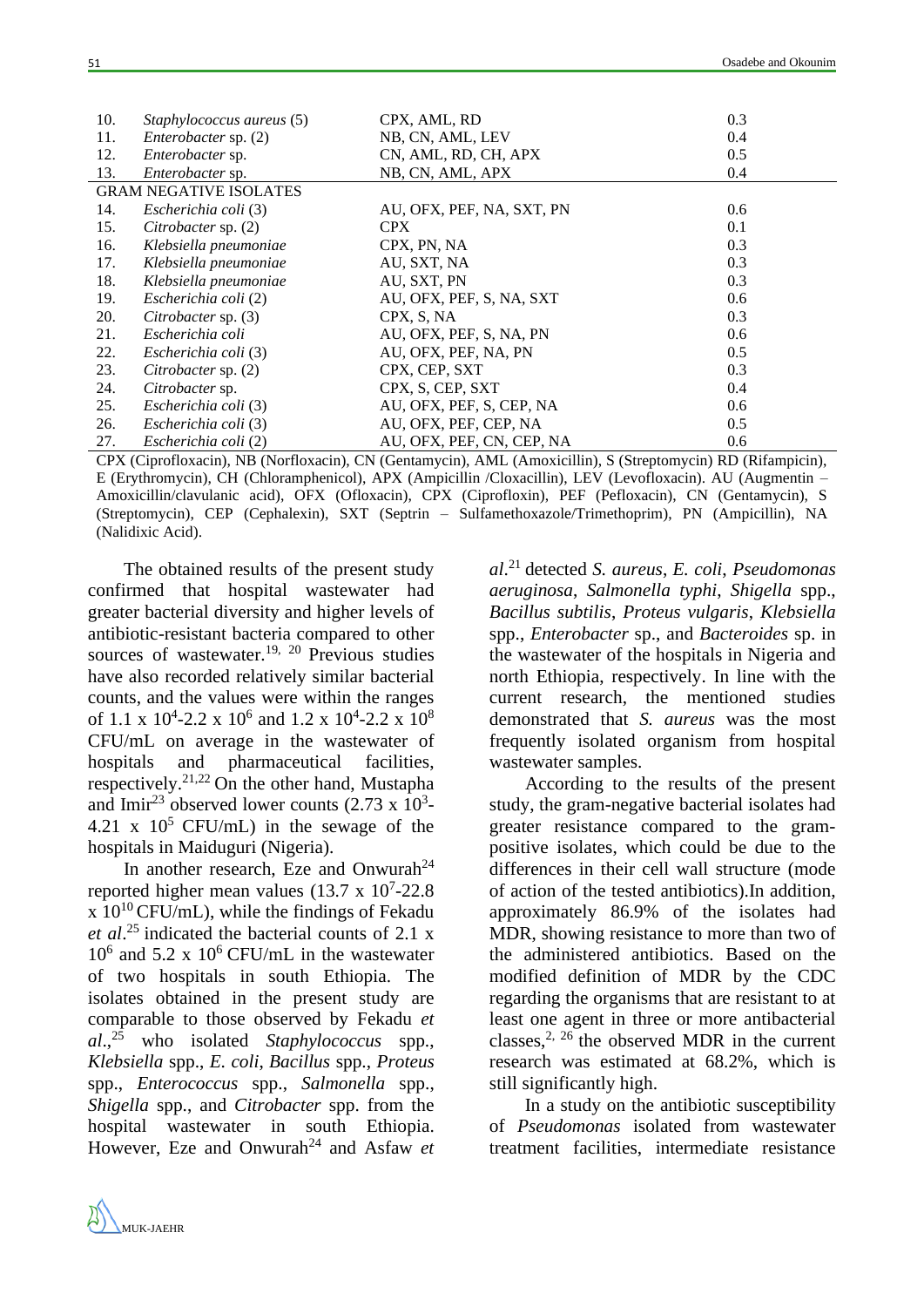was observed against chloramphenicol (50%), minocycline (60%), nalidixic acid (70%), vancomycin (60%), and ampicillin-sulbactam (50%). In addition, 90-100% resistance was reported against penicillins, rifampicin, and sulfamethoxazole, while high resistance (70%) was observed against cephems (cephalothin, cefotaxime, and cefepime). $27$ 

The high resistance of bacteria to fluoroquinolone within communities has been well documented. This widespread resistance has been attributed to the chemical stability of fluoroquinolones, which enables them to persist in the environment longer than other antimicrobials. Such persistence results in the increased exposure of microorganisms to fluoroquinolones in the environment.<sup>28</sup> Moreover, it has been reported that this antimicrobial group is no longer the first treatment choice for the hospital-acquired *E. coli* infections and *E. coli* urinary tract infections in Europe. In a study conducted in China, approximately 60% of the *E.coli* isolated from nosocomial infections and 50% of community-isolated *E.coli* strains exhibited ciprofloxacinresistance.<sup>29, 30</sup> Similar findings have also demonstrated that 86% of *S. aureus* and 92% of *E. coli* isolates have MDR, with the highest resistance values recorded in the case of *S. aureus* isolates.<sup>31, 32</sup> The mentioned observations validate the well-established MDR propensity of *S. aureus*.

In the present study, 86.9% of the isolates had MAR values of higher than 0.2, which was rather expected considering the source of the samples. The MAR index exceeding 0.2 characterizes high-risk organisms, which often originate from cases with high antibiotic use.<sup>27</sup> The growing rate of MDR has led to numerous ecological and environmental health concerns. MDR has been reported to be on the rise in communityacquired infections. Meanwhile, MDR *E. coli* and *S. aureus* are the foremost sources of infection in every clinical setting, accounting for 17.3-18.8% of the nosocomial infections requiring hospitalization; it is notable that *S. aureus* ranks higher in this regard.<sup>33</sup>

According to the literature, *E. coli* is

responsible for hospital-acquired enterocolitis and urinary tract infections. In addition, *Klebsiella pneumoniae* is considered to be an opportunistic pathogen, with the propensity of hypervirulence. In places where poor sanitation is rife, *Klebsiella* spp. has been regarded as a causative agent of major nosocomial infections and epidemics. $34$ Selective pressure has been reiterated as a key reason for high MDR in hospital wastewater.<sup>7,35</sup> In a study in this regard, MDR was reported in nine out of 17 (52.9%) bacterial isolates of hospital wastewater. <sup>19</sup> The studies focused on antibiotic resistance have often place more emphasis on hospital infections than the environment and its role in the development and dissemination of resistance. While the risk of direct human exposure to the antibiotic residues in environmental media remain poorly defined, the environmental health concerns mainly lie within the potential development of antibiotic resistance by bacteria, which may transmit antibiotic-resistant genes to humans and animals. Although it has been asserted that there are no differences between the observed antibiotic resistant bacterial loads in hospital and municipal wastewaters, some studies have highlighted significantly greater resistance in hospital effluents.<sup>8, 9</sup>

Use of inefficient waste disposal techniques and poor sanitation conditions often give rise to the persistent cycling of resistance genes and resistant bacteria in the environment, which in turn adversely affects community health; this is particularly true in the case of rural communities. The environmental impact as a result of the indiscriminate disposal of tainted wastewater has led to the noticeable increment in antibiotic-resistant bacteria in aquatic systems, which may be linked to wastewater effluents.<sup>4, 36</sup> This issue could be attributed to two factors, including the environmental composition of antibiotic-resistant bacteria and genes and levels of antibiotic-resistant bacteria in the gut. The interrelationship between animals, humans, and the environment through aquatic and edaphic

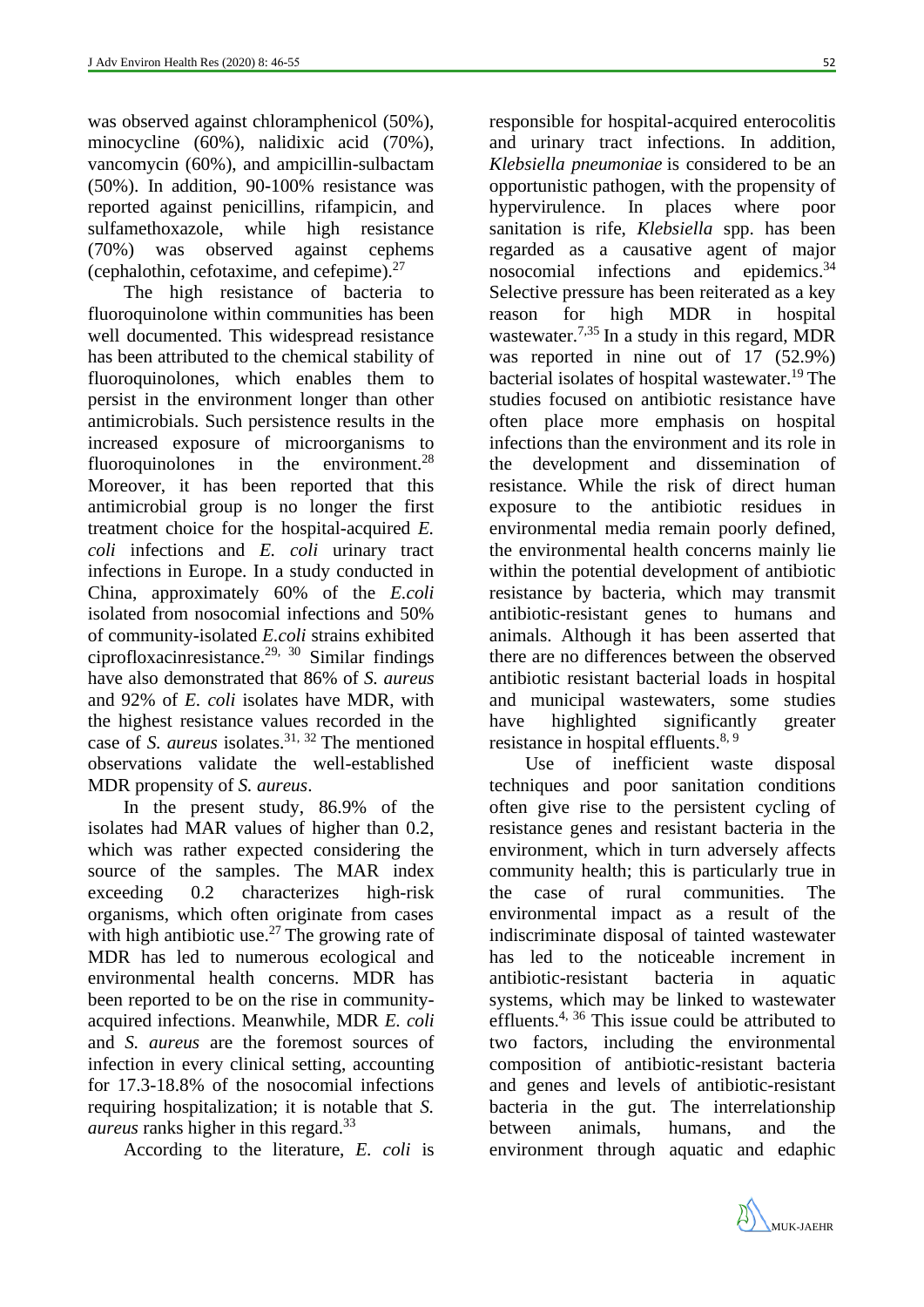systems has been well documented in terms of the dissemination of antibiotic resistance.<sup>11, 37</sup>

With the release of antibiotic-resistant bacteria into receiving environments, transmissible resistance genes are transmitted to other bacterial groups within the community, thereby increasing the number of resistance gene vectors in the environment and making the treatment of the possible infections difficult. The challenges in the treatment and management of these bacterial infections increase the financial burden on the patients, government, and healthcare facilities, while also increasing the risk of hospital-acquired infections.<sup>4, 11</sup>

Proper waste management and sanitation measures are considered to be the primary means of mitigating the issue of MDR propagation through hospital effluents. In developing countries, specific laws are lacking to enforce the treatment of hospital wastewater before discharge to wastewater treatment facilities or release into aquatic ecosystems. Considering the associated environmental health risks, explicit regulations are required to define the thresholds for hospital effluents regarding antibiotic-resistant bacteria. Furthermore, regular environmental sampling is essential to the monitoring of the changes in the levels of antibiotic resistance genes and resistant bacteria in the ecosystem.

## **Conclusion**

The results confirmed the environmental health risks posed by hospital wastewater. Accordingly, the presence of MDR bacteria with relatively high MAR indices was established in untreated wastewater. The water bodies surrounding Port Harcourt metropolis are regularly loaded with these high-risk microorganisms, thereby mediating the dissemination of antibiotic resistance within the region.

According to the results, the bacterial isolates were most resistant to fluoroquinolones/quinolones. In addition, *S. aureus* and *E. coli* showed the greatest distribution in the investigated hospitals. In such case, the recommended solution encompasses the proper monitoring and more regimented use of antibiotics in hospitals and healthcare facilities, as well as the proper treatment of wastewater prior to disposal. Furthermore, the regular testing of hospital effluents before disposal into aquatic systems is of utmost importance. The pre-treatment of hospital effluents should be enforced by healthcare authorities and policymakers as hospital wastewater is associated with dire environmental health hazards when improperly treated before discharge.

## **References**

- 1. WHO. Antimicrobial Resistance: Global report on Surveillance. Geneva: WHO, 2014.
- 2. Centre for Disease Control and Prevention, CDC. Antibiotic resistance threats in the United States. Washington: U.S. Department of Health and Human Services Centres for Disease Control and Prevention, 2013: 12-9.
- 3. Dzidic S, Bedekovic V. Horizontal gene transfer-emerging multidrug resistance in hospital bacteria. Acta Pharm Sin 2003; 24(6): 519-26.
- 4. Fletcher S. Understanding the contribution of environmental factors in the spread of antimicrobial resistance. Environ Health Prev Med 2015; 20: 243-52.
- 5. Emmanuel E, Perrodin Y, Keck G, Blanchard J, Vermande P. Effects of Hospital Wastewater on Aquatic Ecosystem. Proceedings of the XXVIII Congreso Interamericano de Ingeniería Sanitaria y Ambiental Cancún, México 2002; 27-31.
- 6. Novo A, André S, Viana P, Nunes OC, Manaia CM. Antibiotic resistance, antimicrobial residues and bacterial community composition in urban wastewater. Water Res 2013; 47: 1875-87.
- 7. Kümmerer K, Henninger A. Promoting resistance by the emission of antibiotics from hospitals and household into effluent. Clin Microbiol Infect 2003; 9(12): 1203-14.
- 8. Servais P, Passerat J. Antimicrobial resistance of fecal bacteria in waters of Seine river watershed (France). Sci Total Environ 2009; 408(2): 365-72.
- 9. Kümmerer K. Antibiotics in the aquatic environment – A review – part II. Chemosphere 2009; 75(4): 435-41.

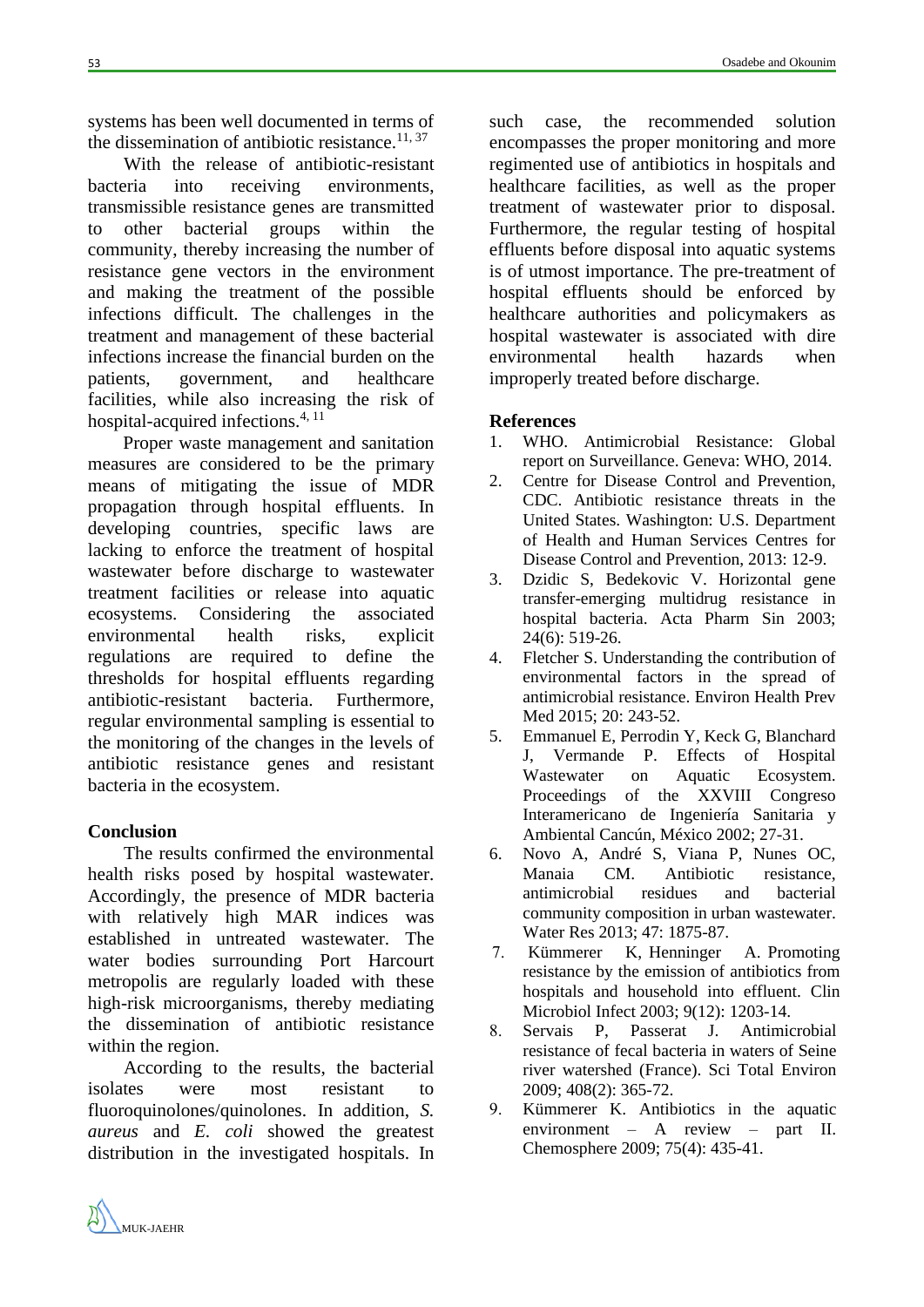- 10. Bengtsson-Palme J, Kristiansson E, Joakim Larsson DG. Environmental factors influencing the development and spread of antibiotic resistance. FEMS Microbiol Rev 2018; 42(1): 68-80.
- 11. Andremont A, Walsh TR. The role of sanitation in the development and spread of antimicrobial resistance – Antimicrobial Resistance and the Environment; AMR Control, 2015 Retrieved from: [http://resistancecontrol.info/wp](http://resistancecontrol.info/wp-content/uploads/2017/07/10_Andremont-Walsh.pdf)[content/uploads/2017/07/10\\_Andremont-](http://resistancecontrol.info/wp-content/uploads/2017/07/10_Andremont-Walsh.pdf)[Walsh.pdf](http://resistancecontrol.info/wp-content/uploads/2017/07/10_Andremont-Walsh.pdf)
- 12. APHA, American Public Health Association. Standard Method for the Examination of Water and Wastewater. 20th Ed. APHA, Washington D.C, 1996.
- 13. Cheesbrough M. Discrete Laboratory Practice in Tropical Countries, Part 1. 2<sup>nd</sup> ed. United Kingdom: Press Syndicate of the University of Cambridge, 2005: 472-90.
- 14. Murray P. Manual of Clinical Microbiology. Washington DC: ASM press, 2003.
- 15. CLSI, Clinical and Laboratory Standards Institute. Performance Standards for Antimicrobial Susceptibility Testing. 21<sup>st</sup> Informational Supplement, CLSI Document M100-S21, Pennsylvania, USA, 2011.
- 16. Miller RA, Walker RD, Baya A, Clemens K, Coles M, Hawke JP, *et al*. Antimicrobial susceptibility testing of aquatic bacteria: Quality control disk diffusion ranges for *Escherichia coli* ATCC 25922 and *Aeromonas salmonicida* subsp. *salmonicida* ATCC 33658 at 22 and 28 °C. J Clin Microbiol 2003; 41(9): 4318-23.
- 17. Yechouron A, Dascal A, Stevenson J, Mendelson J. Ability of National Committee for Clinical Laboratory Standardsrecommended quality control strains from the American Type Culture Collection to detect errors in disk diffusion susceptibility tests. J Clin Microbiol 1991; 29 (12): 2758-62.
- 18. Blasco MD, Esteve C, Alcaide E. Multidrug resistant waterborne pathogens isolated from water reservoirs and cooling systems. J Appl Microbiol 2008; 105 (2): 469-75.
- 19. Ahn Y, Choi, J. Bacterial communities and antibiotic resistance communities in a fullscale hospital wastewater treatment plant by high-throughput pyrosequencing. water 2016; 8(12): 580.
- 20. Galvin S, Boyle F, Hickey P, Vellinga A, Morris D, Cormican M. Enumeration and characterization of antimicrobial-resistant *Escherichia coli* bacteria in effluent from municipal, hospital, and secondary treatment facility sources. Appl Environ Microbiol 2010; 76(14): 4772 –9.
- 21. Asfaw T, Negash L, Kahsay A, Weldu Y. Antibiotic resistant bacteria from treated and untreated hospital wastewater at Ayder Referral Hospital, Mekelle, North Ethiopia. Adv Microbiol 2017; 7(12): 871-86.
- 22. Obayiuwana A, Ogunjobi A, Yang M, Ibekwe M. Characterisation of bacterial communities and their antibiotic resistance profiles in wastewaters obtained from pharmaceutical facilities in Lagos and Ogun States, Nigeria. Inter. J Environ Res Pub Health 2018; 15(7): 1365-79.
- 23. Mustapha A, Imir T. Detection of multi-drug resistant Gram negative bacteria from hospital sewage in North East Nigeria. Front Environ Microbiol 2019; 5(1): 1-7.
- 24. Eze CT, Onwurah INE. Environmental Health Risk Assessment of Hospital Wastewater in Enugu Urban, Nigeria. Proceedings of the 14th International Conference on Environmental Science and Technology, Rhodes, Greece, 3-5 September 2015.
- 25. Fekadu S, Merid Y, Beyene H, Teshome W, Gebre-Selassie S. Assessment of antibioticand disinfectant-resistant bacteria in hospital wastewater, South Ethiopia: A crosssectional study. J Infect Dev Ctries 2015; 9(2): 149-56.
- 26. Magiorakos AP, Srinivasan A, Carey RB, Carmelli Y, Falagas ME, Giske CG, *et al*. Multidrug-resistant, extensively drugresistant and pandrug-resistant bacteria: an international expert proposal for acquired resistance. Clin Microbiol Infect 2012; 18 (3): 268-81.
- 27. Odjadjare EEO, Igbinosa EO, Mordi RM, Igere B, Igeleke CL, Okoh AI. Prevalence of multiple antibiotics resistant (MAR) Pseudomonas species in the final effluents of three municipal wastewater treatment facilities in South Africa. Int J Environ Res Pub Health 2012; 9(6): 2092-107.
- 28. Delgado-Gardea CE, Tamez-Guerra P, Gomez-Flores R, Zavala-Díaz de la Serna F J, Eroza-de la Vega G, Nevárez-Moorillón